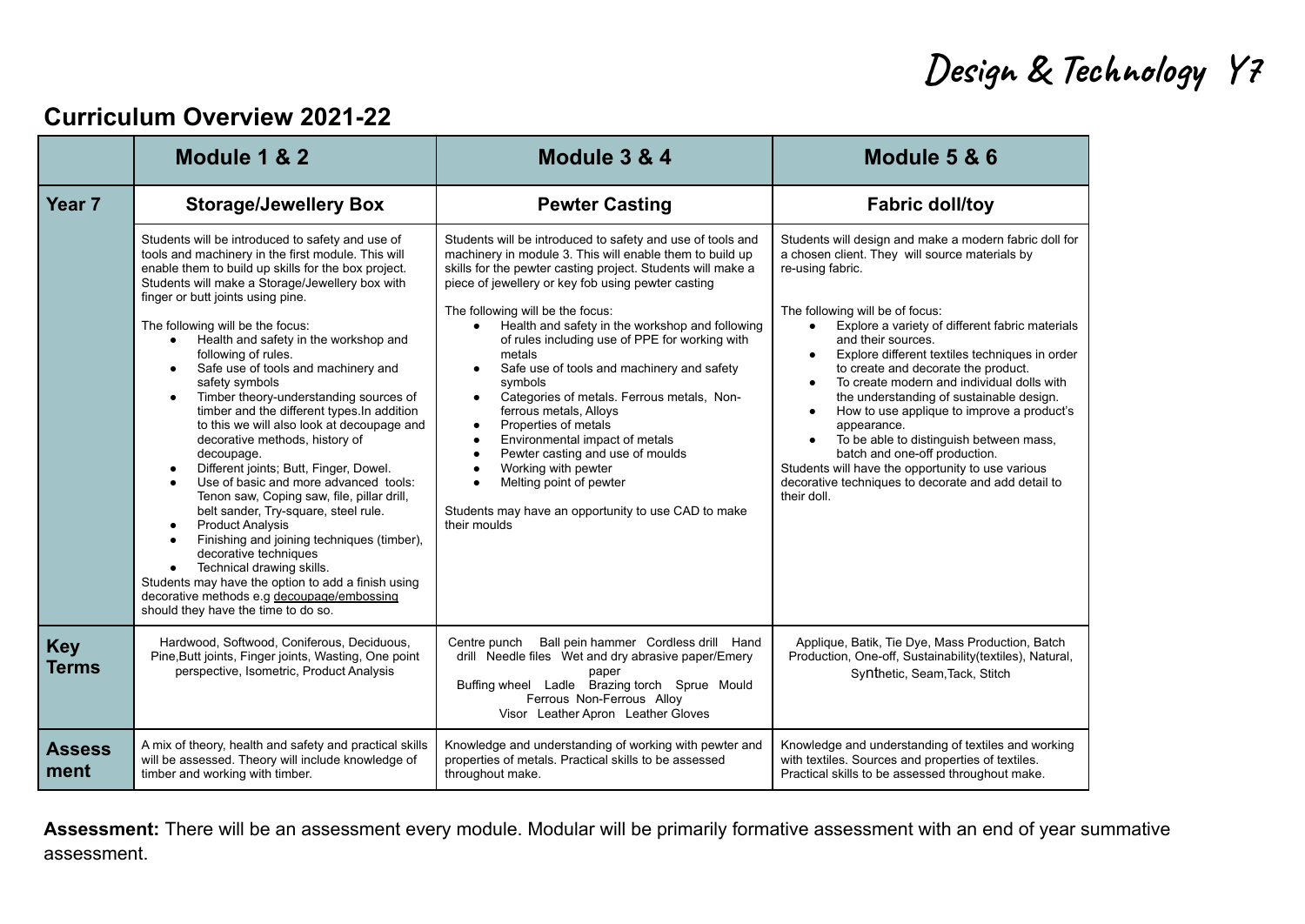### **Design & Technology Y8**

### **Curriculum Overview 2021-22**

|                            | Module 1 & 2                                                                                                                                                                                                                                                                                                                                                                                                                                                                                                                                                                                                                                                              | Module 3 & 4                                                                                                                                                                                                                                                                                                                                                                                                                                                                                                                                                                                                                                                                                                                                                                                          | Module 5 & 6                                                                                                                                                                                                                                                                                                                                                                                                                                                               |
|----------------------------|---------------------------------------------------------------------------------------------------------------------------------------------------------------------------------------------------------------------------------------------------------------------------------------------------------------------------------------------------------------------------------------------------------------------------------------------------------------------------------------------------------------------------------------------------------------------------------------------------------------------------------------------------------------------------|-------------------------------------------------------------------------------------------------------------------------------------------------------------------------------------------------------------------------------------------------------------------------------------------------------------------------------------------------------------------------------------------------------------------------------------------------------------------------------------------------------------------------------------------------------------------------------------------------------------------------------------------------------------------------------------------------------------------------------------------------------------------------------------------------------|----------------------------------------------------------------------------------------------------------------------------------------------------------------------------------------------------------------------------------------------------------------------------------------------------------------------------------------------------------------------------------------------------------------------------------------------------------------------------|
| Year <sub>8</sub>          | <b>Technical Drawing Skills</b>                                                                                                                                                                                                                                                                                                                                                                                                                                                                                                                                                                                                                                           | <b>Packaging for a Product</b>                                                                                                                                                                                                                                                                                                                                                                                                                                                                                                                                                                                                                                                                                                                                                                        | <b>Textiles Hanging organiser</b>                                                                                                                                                                                                                                                                                                                                                                                                                                          |
|                            | Students will explore a variety of drawing and rendering<br>techniques that will develop their skills to the next level.<br>The following will be of focus:<br>Use of line and weight in sketching to make<br>$\bullet$<br>designs appear 3D.<br>Concept sketching to display processes and<br>relationships.<br>Oblique sketching and its uses<br>$\bullet$<br>Isometric with crating.<br>Design details using techniques developed.<br>Rendering to add texture and finish.<br>Orthographic for design and communication.<br>Students will have the opportunity to use a range of different<br>media such as graphic markers in order to gain a<br>professional finish. | Students will be designing and making the<br>packaging for a product. They will be creating<br>packaging designs to store/display based on a<br>theme.<br>The following will be of focus:<br>Understanding the functions of<br>packaging including symbols<br>Explore different materials used in<br>$\bullet$<br>packaging.<br>Understanding of the sublimation printing<br>$\bullet$<br>process.<br>Working with card: cutting, scoring,<br>$\bullet$<br>creasing.<br>Manufacturing processes such as die<br>cutting, creasing.<br>Explore use of specific colours in<br>design/colour psychology.<br>Students may have the opportunity to also carry<br>out sublimation printing. Where appropriate the<br>students may have the opportunity to use a<br>graphics program to design the packaging. | Students will be making a textiles organiser based on the<br>formal elements.<br>The following will be of focus:<br>Formal elements<br>$\bullet$<br>Printing processes for textiles<br>Working to measurements and using a paper<br>pattern<br>Parts of the sewing machine<br>$\bullet$<br>Safety when working in textiles<br>$\bullet$<br>Students will build on prior knowledge from year 7 and<br>the decorative techniques can be applied to the hanging<br>organiser. |
| <b>Key</b><br><b>Terms</b> | Line, Thick, Thin, Weight, Sketch, Freehand, Concept,<br>Oblique, Isometric, Crating, Detail,<br>Hand render, Finish, Realistic, Marker, Blend, Shade,<br>Orthographic                                                                                                                                                                                                                                                                                                                                                                                                                                                                                                    | Protect, Contain, Inform, Store, Transport, Die<br>cutting, Laser cutting, Sublimation printing,<br>Sustainability (for packaging)                                                                                                                                                                                                                                                                                                                                                                                                                                                                                                                                                                                                                                                                    | Abstract, Formal elements, Mark making, Seam, Seam<br>allowance, Tape measure, Tailors chalk/pen                                                                                                                                                                                                                                                                                                                                                                           |
| <b>Assess</b><br>ment      | Knowledge of drawing techniques and the ability to use the<br>skills covered throughout the module.                                                                                                                                                                                                                                                                                                                                                                                                                                                                                                                                                                       | Understanding and knowledge of the purpose of<br>packaging and the manufacturing methods.<br>Knowledge and understanding of different<br>materials used in packaging and environmental<br>impact.                                                                                                                                                                                                                                                                                                                                                                                                                                                                                                                                                                                                     | Knowledge of sewing machines and working safely in<br>textiles. Various decorative techniques for textiles and<br>working with measurements                                                                                                                                                                                                                                                                                                                                |

**Assessment:** There will be an assessment every module. Modular will be primarily formative assessment with an end of year summative assessment.